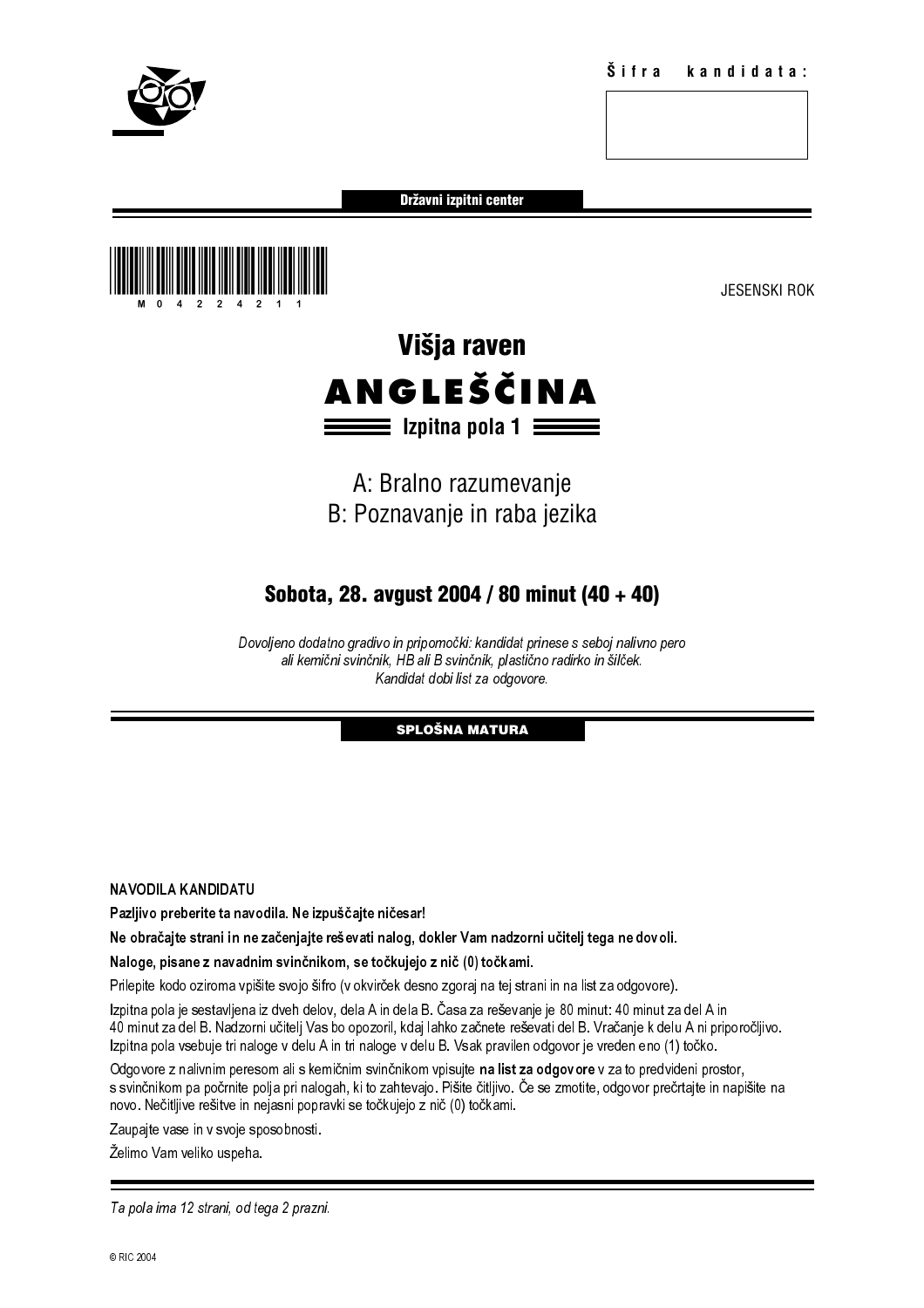# A: BRALNO RAZUMEVANJE (Čas reševanja: 40 minut)

### Example:

# **A: BRALNO RAZUMEVANJE** (Čas reševanja: 40 minut)<br>READING TASK 1: SHORT ANSWERS<br>Answer <u>in note form</u> in the spaces provided on the answer<br>*Example:*<br>O. What has made Tiananmen Square more pleasant?  $\overline{Gra}$ <br>O. What has m Faster *in note form* in the spaces pro<br>Example:<br>O. What has made Tiananmen Square m<br>O. What has made Tiananmen Square m<br>**Beijing rushes** 1<br>1. Why has concern for the environment<br>2. During whose leadership did Beijing lo<br>3 Answer in note form in the spaces provided on the answer sheet.<br>Example:<br>
O. What has made Tiananmen Square more pleasant? Carass areas<br> **Beijing rushes to "greenify" er**<br>
1. Why has concern for the environment become more **Deliging rushes to "greenify" en**<br>
1. Why has concern for the environment become more important recernse.<br>
2. During whose leadership did Beljing lose many of its green areas?<br>
3. In which period was Beljing a green city? Beijing rushes to "greenify" environment

- 
- 
- 
- トノム くうしょう こくしゃ こうしょう こうしょう こうしょう こうしょう こうしょう こうしょう こうしょう こうしょう こうしょう しょうしょう しょうしょう 4. Name two factors representing the threat<br>5. Mention one of the causes for the enorme<br>6. Why is the government reluctant to increa<br>7. What is the effect of water problems on fa
- 
- 2. During whose leadership did Beijing lose many of its green areas?<br>3. In which period was Beijing a green city?<br>4. Name two factors representing the threat to water reserves.<br>5. Mention one of the causes for the enormous 2. In which period was Beijing a green city?<br>2. Name two factors representing the threat to water reserves.<br>5. Mention one of the causes for the enormous waste of water in Beiji<br>6. Why is the government reluctant to increa 4. Name the two factors representing the threat to the transfer of water<br>5. Mention one of the causes for the encrmous waste of water<br>6. Why is the government reluctant to increase the price of wat<br>7. What is the effect of 5. Why is the government reluctant to increase the price of water drastical.<br>5. What is the effect of water problems on farmers in some areas?<br>7. What is the effect of water problems on farmers in some areas?
- Fig. 2. What is the effect of water problems on farmers in some areas?<br>7. What is the effect of water problems on farmers in some areas?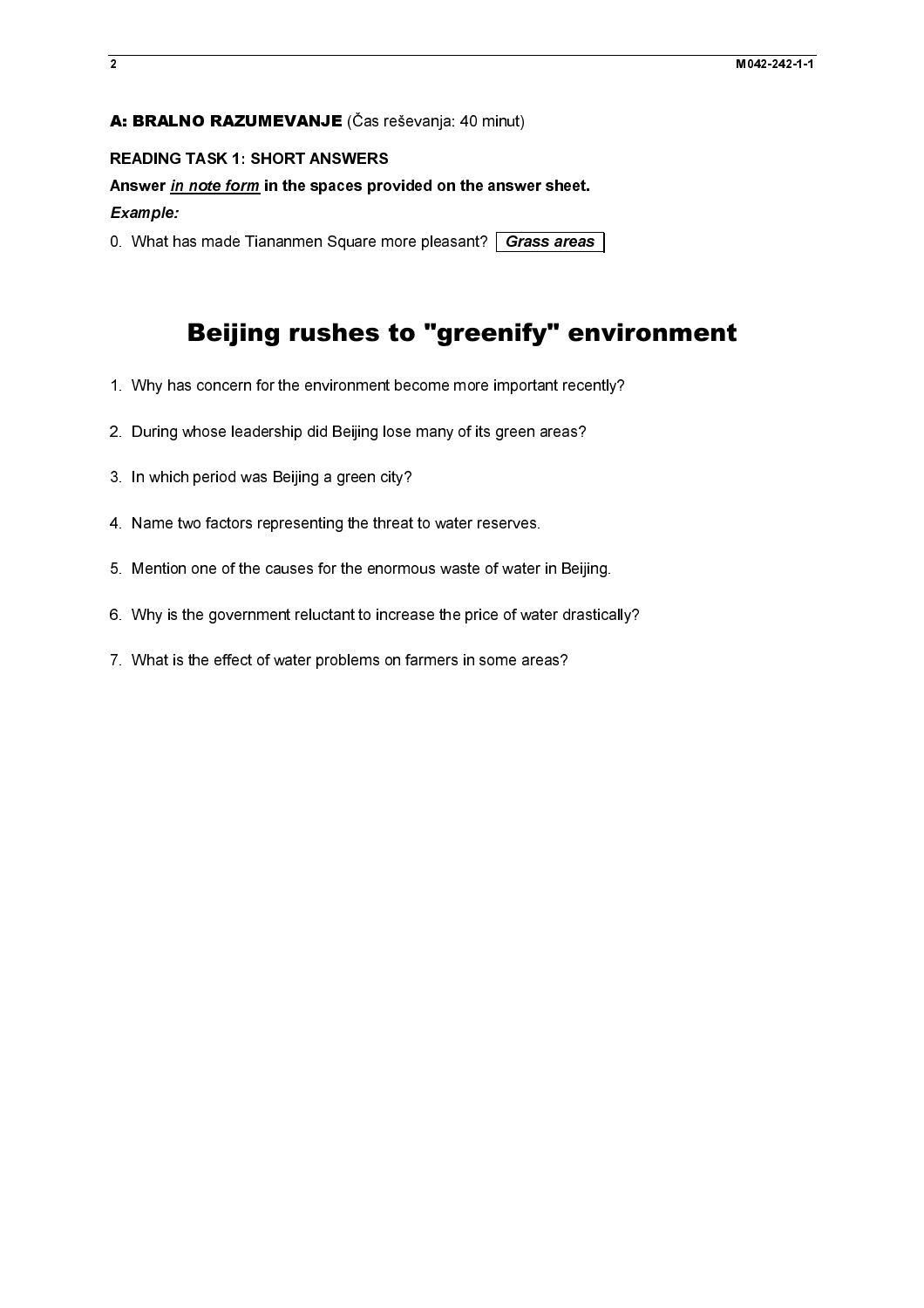bei fram an extints in The Cuerdian Neuenannes. 20 Neuenaher 2000, by Jahr Citt Adapted from an article in The Guardian Newspapers, 28 November 2000, by John Gittings

Two slim patches of grass on Tiananmen Square come as a surprise to many visitors. They were only planted last year, as a belated attempt to make the vast expanse of concrete a little more friendly. And they are actually green – unlike most grass elsewhere in Beijing where regular watering is discouraged because of a chronic shortage.

Beijing's water crisis is going from bad to worse. Last year, the water table was lowered by more than two metres and the underwater reserve shrank by 1.5bn cubic metres. Rainfall in the first half of this year was 39% less than average.

If Beijing needs any extra stimulus to take water seriously, it is the need to back up its bid to host the 2008 Olympics by looking green. Water conservation is an important part of the city's "Green Olympics" campaign, which also focuses on reducing atmospheric pollution, tackling factory waste and "greenifying" the environment.

The irony is that planting more trees and restoring grass – much of it ripped out in the Maoist decades – means a higher demand for water. Most greenery is kept alive by flood irrigation, with water channelled into miniature moats and ditches. The city is now shifting more than a million square meters of green space to less wasteful spray irrigation.

No one hides the seriousness of the problem now. When Beijing was first built by the Ming emperors, says the latest edition of Beijing Review, it had enormous water resources, with lakes and springs which made it a city of gardens. Today, it has become "one of the driest cities in northern China due to drought".

The Miyun reservoir, built in the late 1950s with Chairman Mao himself wielding a symbolic spade, may dry up within two or three years if last year's drought reoccurs. Another important reservoir, the Guangting, can no longer supply the city because of heavy pollution in its upper reaches.

The immediate causes of the crisis are familiar ones. Beijing's population officially stands at 12m, but is swollen by at least 2m migrant workers. Improved living standards for the majority have increased the number of washing machines, flush toilets and other water-greedy appliances. There is massive wastage from poorly maintained mains while few people have enough social consciousness to turn off dripping taps in homes and on street standpipes. Water is virtually free: car washers and public baths have no incentive to limit their use.

Beijing's city government has started a watersaving campaign, backed by new restrictions. It is phasing in a "quota system" – a euphemism for scheduled cuts – which the privileged capital dwellers have largely avoided so far. Prices for tap water supply and sewage disposal have already risen though so far only marginally: the government is only too aware that a rapid price hike could provoke unrest. New reservoirs and more effective sewage plants are now being planned.

The water crisis is even worse outside Beijing. The state planning development commission has called for price reform throughout China where more than 400 out of 668 cities suffer chronic shortages. Peasant communities in some areas have waged war on their neighbours in disputes over water sharing.

The underlying causes are agricultural overuse, deforestation, and excessive reclamation of flood plains. This results in the paradoxical combination of worse floods and worse droughts as the land's water retention capacity diminishes. China's deserts are growing by 2,460sq km annually.

© The Guardian Newspapers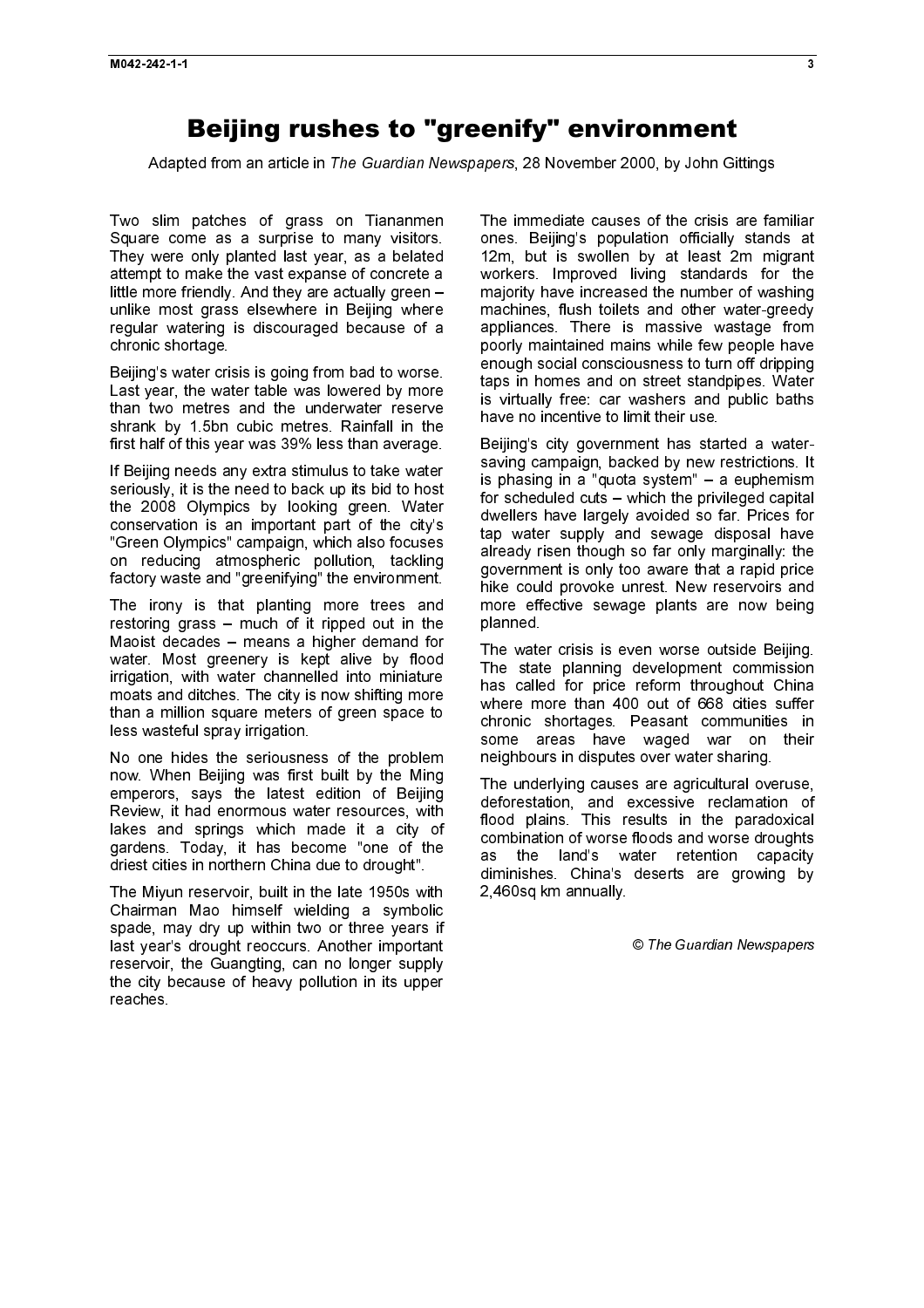### READING TASK 2: GAPPED TEXT

In the following extract 9 sentences have been removed. Choose from sentences A–J the one which fits each gap 1–9. There is one EXTRA sentence which you do not need.

Write your answer on the answer sheet and shade in the appropriate circle.

There is an example at the beginning: Gap 0.

# **Holy emperors! It's the birthplace of Europe**

Adapted from an article in The Independent, 9 February 2003, by Jeremy Atiyah

There is an example at the beginning: Gap 0.<br>
Moly emperors! If's f<br>
Adapted from an article in The Indepentent<br>
It is not easy choosing a holiday destination for<br>
lotid. I was wondering if we might take a week in<br>
mississ It is not easy choosing a holiday destination for you and your father, when you are already 40 years insists. "Charlemagne is buried there," he explains. "The first Holy Roman Emperor! The founder of European unity!" And so do things begin to make sense. My dad is the type who goes misty-eyed at the thought of the peoples of Europe coming together in harmony. He loves the Roman empire, the Mediterranean, sunshine, fresh fruit and wine. 1\_1\_

I just have to hope for the best. Anyway, it won't be a long trip.  $2$  To be on the safe side, although this is the nethermost of low seasons, my dad has gone to prodigious lengths to book his train tickets weeks in advance, visiting half the travel agents in southern England in the process.

And although we are going only just beyond Belgium, when we meet at Waterloo I find him dressed for Siberia. "You're ready then?" I mumble, looking at his Russian fur hat and padded gloves and trench coat. \_\_3\_ "The last time I went to Brussels," he reminds me, sternly, "was in 1938." He seems to be suggesting that it would be wise to be ready for any outcome.

Off we go. It is dark and wet. Our journey through the tunnel to Belgium seems normal to me.  $\_4$ "What do they think this is, lunch time?" he exclaims indignantly, having dismissed, with some contempt, the offer of champagne. What's more we have only 20 minutes to make our connection to Aachen, and we look like being late into Brussels. In the event, we are obliged to run for it, which may be the first time my dad has done any kind of running since 1963.

An hour later, though, he is beginning to cheer up. \_5\_ As we cross the border, somewhere between Liège and Aachen, the sky is almost pitch black, and he has begun recalling his last visit to this part of Germany – during that same trip in 1938. "Yes, now let me see," he suddenly exclaims, trying to peer out into the darkness, "where are those famous German autobahns?"

In Aachen itself, by the time we arrive, my dad seems contented. It's a tidy, medium-sized provincial town. He keeps marvelling at the nicely painted apartment blocks. \_6\_ "I don't know if we really needed to smash them so thoroughly," he muses, looking at the passers-by. Anyway, the main reason for our presence here is to visit the relics of Charlemagne, which we begin doing the next day. Under dark skies, we amble through the lanes in the centre of town, which are full of brightly lit shops selling gingerbread and tarts and cakes and biscuits.

Our first stop is the Schatzkammer ("treasury"), containing Aachen's hoarded treasures from the past 1,200 years. My dad seems suitably impressed. The first thing we see is the famous life-sized bust of Charlemagne, made of partly gilded silver and covered in antique gems and cameos.

Charlemagne's real cranium, we read, is enclosed behind this forehead, in the "anatomically correct position". 17 My dad begins marvelling aloud at the altars, reliquaries, chalices, sceptres and crowns, all embodying the spirit of European unity.

old. Was wondering the original take a week in Greece, or Spain, in early summer. \_0\_\_ K My discloses that the conservations in the system is the property Act as to brought the might take a week in the system in the system By now we are ready to enter the church itself, built by Charlemagne more than 1,200 years ago. Only when we find ourselves signing up for the compulsory guided tour does my dad suddenly look suspicious. "What?" he exclaims. "A guided tour in German?" And he begins muttering darkly about this whole trip having been a waste of time, until our guide actually appears.  $\bullet$  From her, we immediately learn that the cathedral was the first monument in Germany to be included in the Unesco Cultural Heritage list.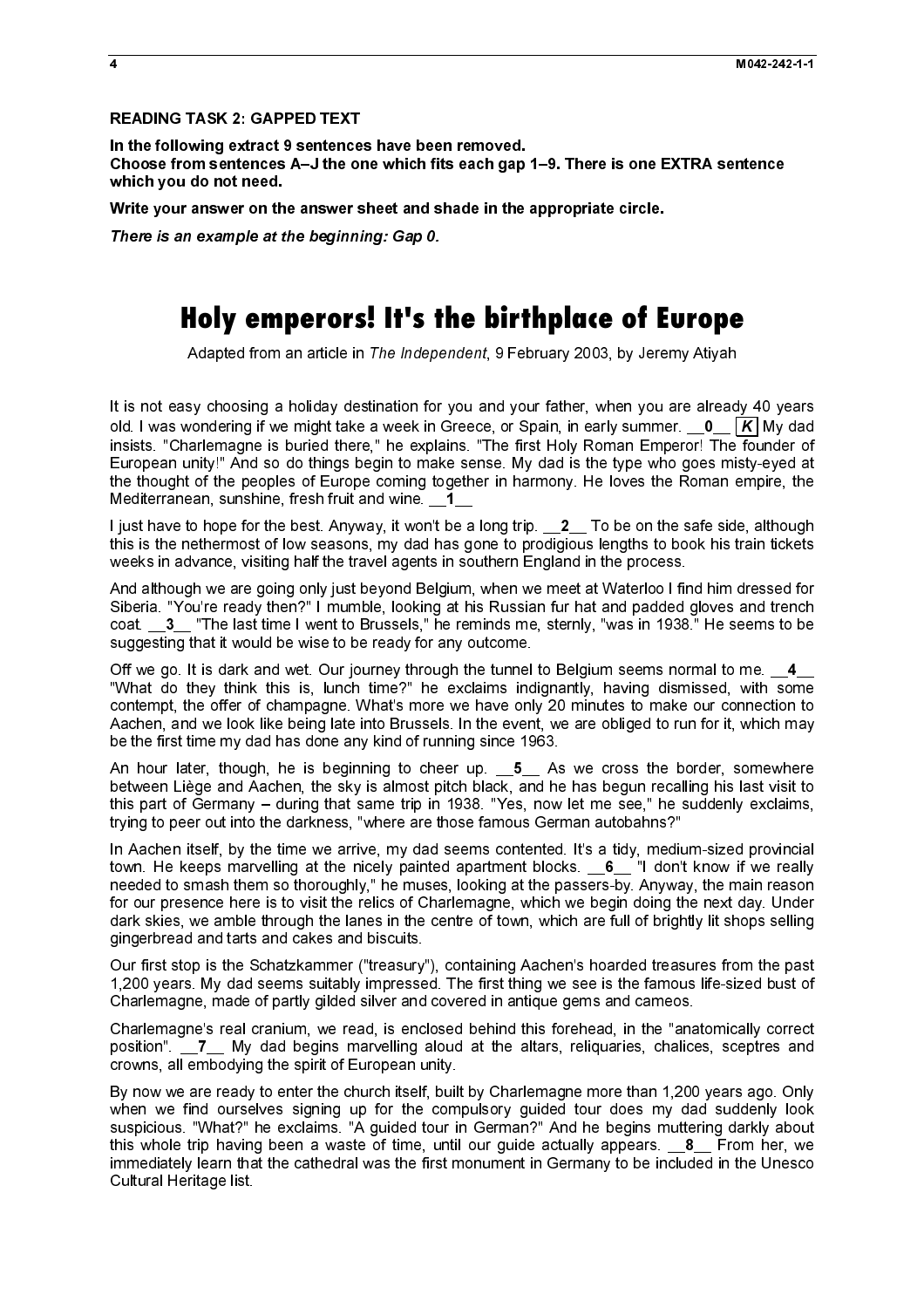Meanwhile, our guide is taking us through the Gothic choir, to one gilded shrine containing the relics of Charlemagne, and another containing the nappies of the infant Jesus. She then leads us upstairs to the gallery to inspect an ancient marble throne on which 32 German kings were crowned. **9** What the gallery to impect an ancient marble throne on which 32 German kings were crowned. \_\_9\_ What is an pubs were crowned. \_\_9\_ What is an angle object anglogets our guide, could be more adeal in the history of European unit single object, suggests our guide, could be more sacred in the history of European unity than this? "How marvellous!" sighs my dad.

© The Independent

- 
- 
- 
- B The trouble is that he doesn't like cold weather, sauerkraut or beer.<br>C It seems to fit perfectly with his idea of European unity.<br>D Tests prove that the throne dates back to the age of Charlemagne h<br>E We are reaching Ge C It seems to fit perfectly with his idea of European unity.<br>D Tests prove that the throne dates back to the age of Ch<br>E We are reaching Germany.<br>F We are going by Eurostar to Brussels, and then on to A<br>G But my dad can't
- 
- 
- D Tests prove that the throne dates back to the age of Charlemagne himself.<br>E We are reaching Germany.<br>F We are going by Eurostar to Brussels, and then on to Aachen.<br>G But my dad can't understand why we are being served a F We are going by Eurostar to Brussels, and then on to Aachen.<br>G But my dad can't understand why we are being served a meal.<br>H The only trouble is that he can't help talking about the war in a<br>1 In the next room, we find t
- G But my dad can't understand why we are being served a meal at 11 o'clock in the morning.<br>H The only trouble is that he can't help talking about the war in a loud voice wherever we go.<br>I In the next room, we find the 1,00
- 
- A He could be a general in the Soviet army.<br>
B The trouble is that he doesn't like cold wes<br>
C It seems to fit perfectly with his idea of Eur<br>
D Tests prove that the throne dates back to I<br>
E We are reaching Germany.<br>
F We E We are reaching Germany.<br>
F We are going by Eurostar to<br>
G But my dad can't understand<br>
H The only trouble is that he c<br>
I In the next room, we find the<br>
J Like most Germans, she spone K Instead, we are going to Aad
- Here only trouble is that he can't help talking about the war in a loud voice wherever we go.<br>The the next room, we find the 1,000-year-old gold cross of Lothair.<br>J. Like most Germans, she speaks perfect English.<br>K. Instea I In the next room, we find the 1,000-year-old gold cross of Lothair.<br>J Like most Germans, she speaks perfect English.<br>K Instead, we are going to Aachen, in Germany, by train, in the midd<br>K Instead, we are going to Aachen,  $J$  Like most Germans, she speaks perfect English.<br> $K$  Instead, we are going to Aachen, in Germany, by K Instead, we are going to Aachen, in Germany, by train, in the middle of the winter.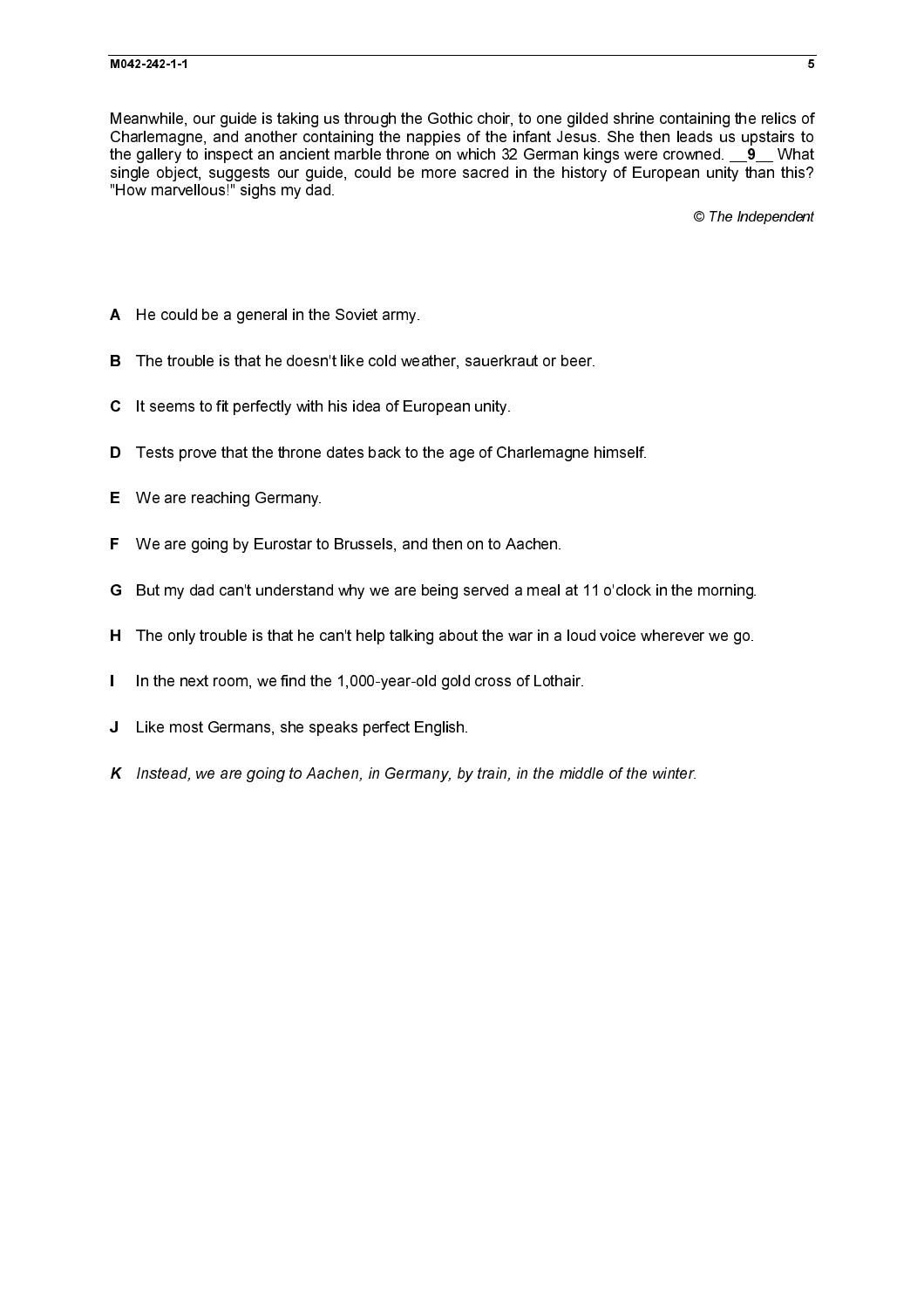### READING TASK 3: TRUE / FALSE / NOT GIVEN

Decide whether the following statements are TRUE / FALSE or NOT GIVEN.

Tick  $(\checkmark)$  the appropriate column on your answer sheet and shade in the appropriate circle.

# *Example:*

Teddy Boys were the beginners of a new culture among young people.  $\overline{0}$ 

# FATHER TEDS

- 1. Many people were scared of the Teddy Boys.
- 2. Teddy Boy fan clubs appeared across the country.
- 3. It is not known why the youngsters were called Teddy Boys.
- **EXECUSE INTERTIEDS**<br>
1. Many people were scared of the Teddy Boys.<br>
2. Teddy Boy fan olubs appeared across the country.<br>
3. It is not known wity the youngsters were called Teddy Boys.<br>
4. The author's father was stirct wh 3. The author's father was strict when the son tried to imitate th<br>3. The Teddy Boys became of interest to the media again abou<br>3. The author was disappointed by the Teds' rock'n'roll party.<br>7. The book The Teds has been t 4. The author's father was strict when the son tried to imitate the Teddy Boys' style.
- 4. The author's father was strict when the son tried to imitate the Teddy Boys' style.<br>5. The Teddy Boys became of interest to the media again about 20 years later.<br>6. The author was disappointed by the Teds' rock'n'roll p 5. The Teddy Boys became of interest to the media again about 20 years later.
- 6. The author was disappointed by the Teds' rock'n'roll party.
- 7. The book The Teds has been translated into French and German.
- 5. The author was disappointed by the Teds' rock'n'roll party.<br>
7. The book The Teds has been translated into French and German.<br>
8. The author wanted to meet some of the people mentioned in the book.<br>
9. Danny was for a w 7. The author wanted to meet some of the people mentioned in the been translated in the been translated by supported by the author.<br>The Teaspite health problem Danny and Sue still socialise. 8. The author wanted to meet some of the people mentioned in the book.
- any people were<br>ddy Boy fan clul<br>s not known wh<sub>!</sub><br>le author's fathe<br>le Teddy Boys b<br>le author was dis<br>le book The Ted<br>any was for a w<br>sspite health pro 2. Teddy Boy fan clubs appeared across the course of the control of the New York of the New York of the New York of the New York of the Teddy Boys became of interest to the meets. The Teddy Boys became of interest to the m 2. The solution of the system of the countries are called Ted<br>3. It is not known why the youngsters were called Ted<br>4. The author's father was strict when the son tried to<br>5. The author was disappointed by the Teds' rock'n 6. The author was disappointed by the Teds' rock'n'roll party.<br>7. The book The Teds has been translated into French and G<br>8. The author wanted to meet some of the people mentioned<br>9. Danny was for a while financially suppo 8. Danny was for a while financially supported by the author.<br>10. Despite health problem Danny and Sue still socialise. 9. Danny was for a while financially supported by the author.
- 9. Danny was for a while financially supported by the author.<br>10. Despite health problem Danny and Sue still socialise. 10. Despite health problem Danny and Sue still socialise. 10. Despite health problem Danny and Sue still socialise.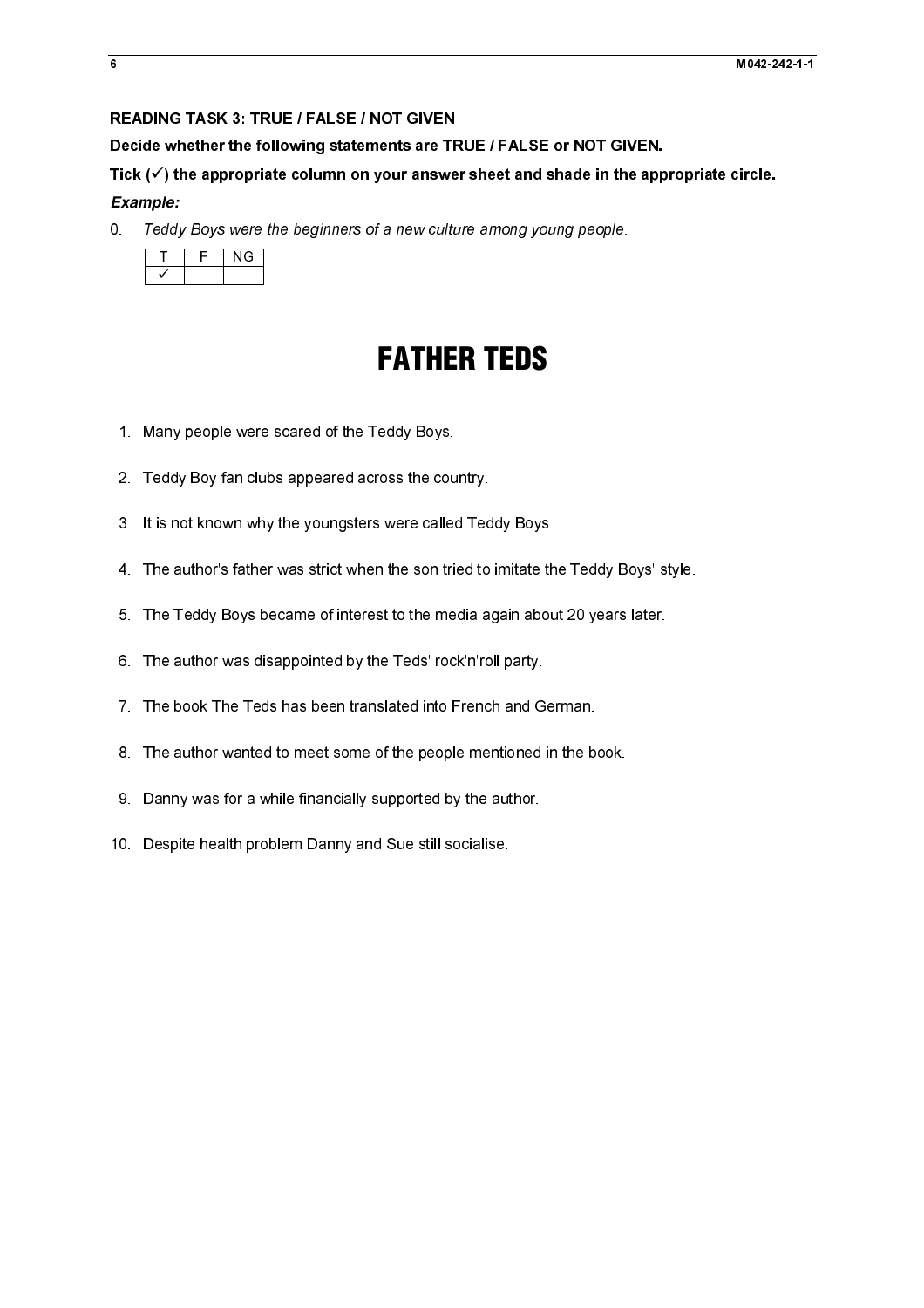# FATHER TEDS

'In early 1954, on a late train from Southend, someone pulled the communication cord. The train ground to a halt. Light bulbs were smashed. Police arrested a gang dressed in Edwardian suits. In April, two gangs, also dressed Edwardian-style, met after a dance. They were ready for action: bricks and sandfilled socks were used – 55 youths were taken in for questioning. The following August Bank Holiday the first Best-Dressed Ted contest was held. The winner was a 20-year-old greengrocer's assistant. The Teddy Boy myth was born...'

Early 1954, on a late train from Southout, Or it was until the 70s when I was also<br>conceptly the commutation cost. The absorption Leely Boy reversal for the<br>shock commutation cost. In a proposed in a mod writter Redact St - "st sh chiffhh wh h c c wilh h i sh wh h h chiffh chit C rt c th h kt - st sh cliffhh w r c c ailhe s sh sh a l r ahfl ch t t C r t c t l Ft The Teddy Boys were the first mass expression of British youth culture: a tribal clique determined to strut, threaten, amaze, entertain and finally define the aspirations and imagination of working-class youth in post-war Britain. Many others would follow: Mods, Punks, Skins, Hippies, Goths and – like the Teds – they would blend music, dress, hair, slang and attitude in a unique, creative subculture. But none could rival the place in history of the Teds who, with their outrageous style, rebellious attitude and violent behaviour, became the first teenage embodiment of dread to all decent right-thinking citizens.

It is hard to imagine how radical Teds were when they first appeared in the conventional, austere, post-war 50s. They revelled in hairstyles borrowed from American rock and film stars and exaggerated music from the new, loud, sexual rock'n'roll. They sported velvetcuffed drape coats which were copied from the high Edwardian style (hence the Teddy), tight trousers, and an attitude magnified by British truculence. And their shoes were from... Mars!

Certainly my father, the most conservative of men, considered Teds to be beyond the pale, threatening that I didn't want to turn out like one of them. But I sort of did. I was too young and too scared of them then, but I did cultivate a Brylcreme quiff and I bought a pair of winklepickers, which my father threw in the fire. And that was more or less that.

Or it was, until the 70s when I was asked to photograph the Teddy Boy revival for New Society magazine. I teamed up with my friend and writer, Richard Smith, and both of us were intrigued by what we found – the energy, the style, the kitsch, the buzz. And the music was good – not cutting edge, but good. A night out with the Teds was generally a good crack – sometimes some violence, some vomit on the carpet, but generally a rock'n'roll party. I wasn't a Ted, but it was easy enough to fit in. I was the bloke who took photographs.

The book of the work we did came out in 1979. It was called The Teds and it became a bit of a cult. The book has recently been republished and looking at it again, my curiosity got the better of me. I decided to go back and find some of the characters who were in the book. It was almost like going to a school reunion – 'Whatever happened to...' I went down to a Teddy Boy weekender in Reading. I didn't realise these things still went on, but I was told by some of the Teds that there were too many of these kinds of events now, that the scene was getting diluted. It was certainly getting old.

I tracked down Tongue-Tied Danny through Val, who had organised the event. When I did the book, he was one of the best-known DJs, in demand around the country, and I photographed his wedding to Sue, 24 years ago. Danny had been out of the scene for many years. He'd got fed up with it, his equipment was always being stolen, his car trashed, he'd had enough. He moved into historical re-enactments and building computers. But the pull of the Ted was too strong, and through some old friends he gradually got back into it.

Nowadays, Danny has to use a walking stick and Sue is permanently in a wheelchair and often in great pain (but still active in her residents' association). She collects porcelain dolls. Danny still gets down to the Galleon pub and the Pavilion in Battersea for rock'n'roll nights.

© The Observer Magazine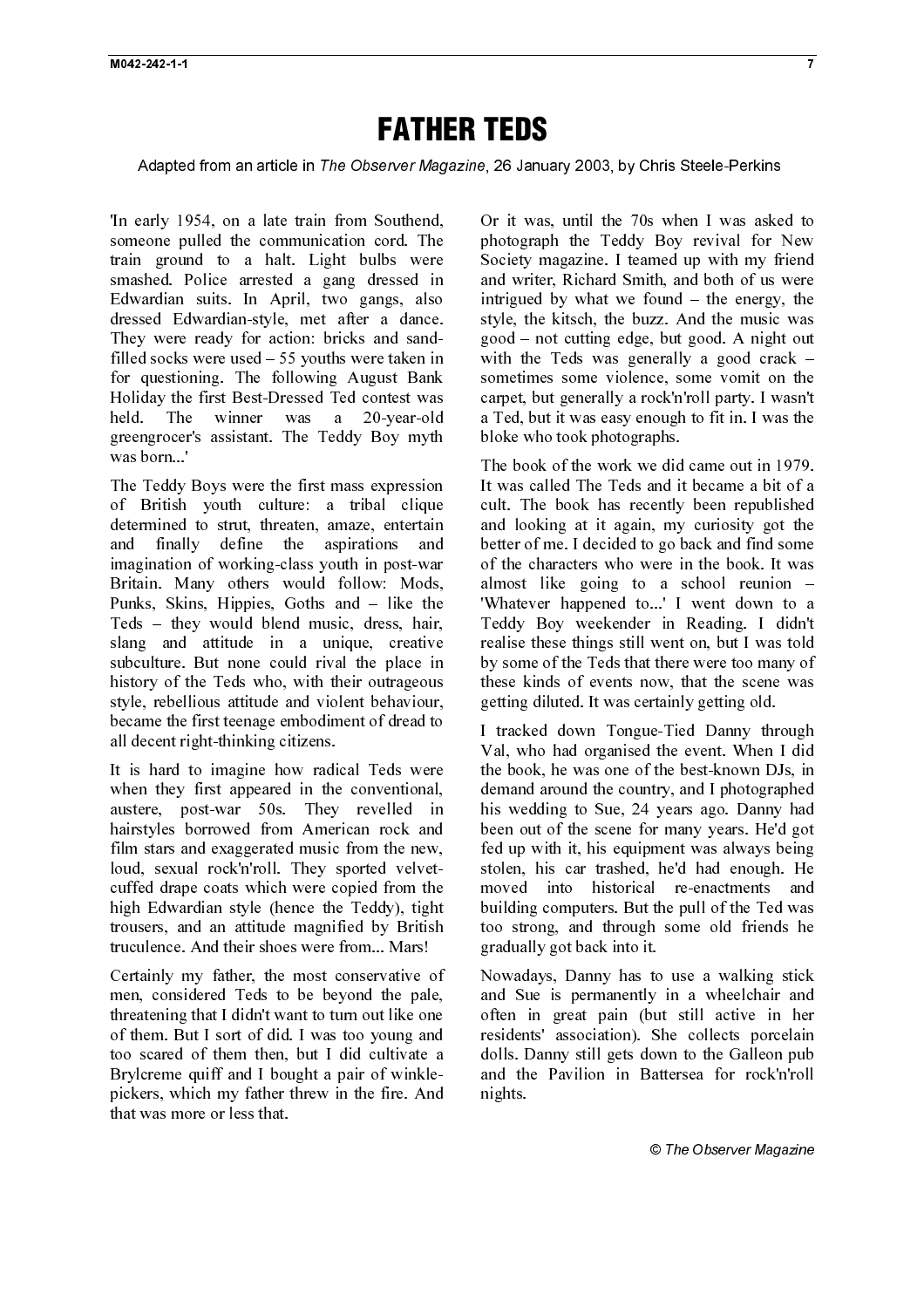### TASK 1: GAP FILL

provided on the answer sheet.

There is ONE word missing in each gap.

# Beauty is skin deep – and also fur free

Scientists have uncovered the secrets of the supermodel's velvet skin and the Hollywood starlet's clear, glowing complexion: they are designed to show that their  $\frac{0}{\sqrt{2}}$  owners do not have lice or fleas. Researchers believe humans shed their furry, primate coats half a million years ago to  $\_1$ themselves from disease-carrying parasites. Since  $\_2$ , smooth skin has become a signal of a person's health and breeding potential. \_\_3\_\_ short, mankind went naked into the world not from shame or out of a need to keep cool  $\overline{4}$  to help to fight off bugs. 'Animal fur is usually riddled with parasitical insects that trigger diseases,' said Sir Walter Bodmer, of the Institute of Molecular Medicine, Oxford. 'Clear, hairless skin shows a person is free  $\overline{5}$  such infection and is unlikely to be suffering immune problems. Smoothness has therefore become an evolutionary calling card we use unconsciously to pick healthy mates, especially men when \_\_6\_\_ for female partners.'

Humans are unique among large mammals in having hairless, soft skin, a condition that is only shared \_\_7\_\_ naked mole-rats, a species described as resembling overcooked sausages with buck teeth. 'In  $\overline{\phantom{a}}$  , humans are not strictly hairless,' said Prof Mark Pagel, of Reading University. 'We have the  $\overline{a}$  same number of body hairs as a chimpanzee, but  $\overline{a}$  9 are much finer and thinner. The question is: why did our body hairs become reduced this way, while chimps – our closest evolutionary cousins – kept theirs?

**B: POZNAVANJE IN RABA JEZIKA** (Čas reševanja: 40 minut)<br>TASK 1: GAP FILL<br>
Read through the anticle to the end *cardfully*, then write the miss<br>
Read through the anticle to the end *cardfully*, then write the miss<br>
provide In the  $\overline{10}$  researchers argued that our ancestors shed their pelts when they stepped  $\overline{11}$  from the trees millions of years ago and began hunting on the searing hot plains of central Africa. Furry animals would simply overheat, it was claimed, 12\_ so humans shed their hair to keep cool while running around on the savannah. 'But this theory has a major flaw,' said Pagel. 'Hairlessness would keep us cool during the day, but it would also \_13\_ we would get disastrously cold at night. The equations don't add up.' Instead, the two scientists, writing in the Royal Society's 'Biology Letters', say humans shed their fur relatively recently, around 500,000 years ago, when we learnt how to build fires and shelters. 'With huts and hearths to keep us warm at night, we could shed our bug-ridden pelts,' said Bodmer. 'In other \_\_**14**\_\_, it was not until we developed the intelligence to keep ourselves warm artificially \_\_**15**\_\_ we lost our hair. However, we didn't do it to keep cool during the day, we did it to lose the ticks, fleas and lice that  $\_\!\_16\_\!\_$  been infesting our fur until then and which would have been causes of serious diseases of the blood.'

Read through the article to the end carefully, then write the missing words in the spaces<br>provided on the article to the end carefully, then write the missing words in the space<br>contractions are the fact, then it is ensem Contractions such as can't, it is etc count as one word.<br>Contractions such as can't, it's etc count as one word.<br>There is one wample at the beginning: Gap 0.<br>
There is an example at the beginning: Gap 0.<br>
Security is skinn There is an example at the beginning: Gap 0.<br> **Beautty is skin dec**<br>
Adapted from an article in The Observ<br>
Scientists have uncovered the secrets of the search selles. Researchers believe humans shed their there is search Adapted from an article in The Observer Magazine, 8 June 2003, by Robin McKe<br>have uncovered the secrets of the supermodel's velocit also reduced the Hollywood from the secrets between the terms of the and the Hollywood fr clear, glowing complexion: they are designed to show that their  $-0$ \_ <u>owners</u> is once that the state or signified to show the state or signified to show the state or signified to show the state or signified to show the s Those individuals \_\_17\_\_ first lost their fur this way were therefore given a precious evolutionary advantage over others – not just in fighting disease, but also in saving time and energy. 'Chimps spend half their days grooming and pulling ticks from \_\_**18**\_\_ other's pelts,' said Pagel. 'Without fur, and their parasite load, men and women could  $\_$ 19 $\_$  a lot of valuable time and energy that could then be expended \_\_20\_\_ finding food and shelter. Nakedness has been really good for us.' In this way, hairlessness became a highly desired attribute in humans, a signal that a person was a good mate, particularly for men seeking female partners. 'For men, a signal that a woman was disease-free was especially important \_\_21\_\_ it suggested they would have a better chance of surviving childbirth and so maintain \_\_22\_\_ partner's genotype,' said Bodmer. 'And certainly, everywhere you look in the world, you find that women, no matter what the race or tribe, are significantly 23 hairy than men.' As a result, smooth, hairless, wrinkle-free skin is now considered the most desired attribute a woman can **24** and vast financial empires – L'Oréal, Estée Lauder, Lancôme and others – have been established to provide products aimed 25 maintaining good complexions.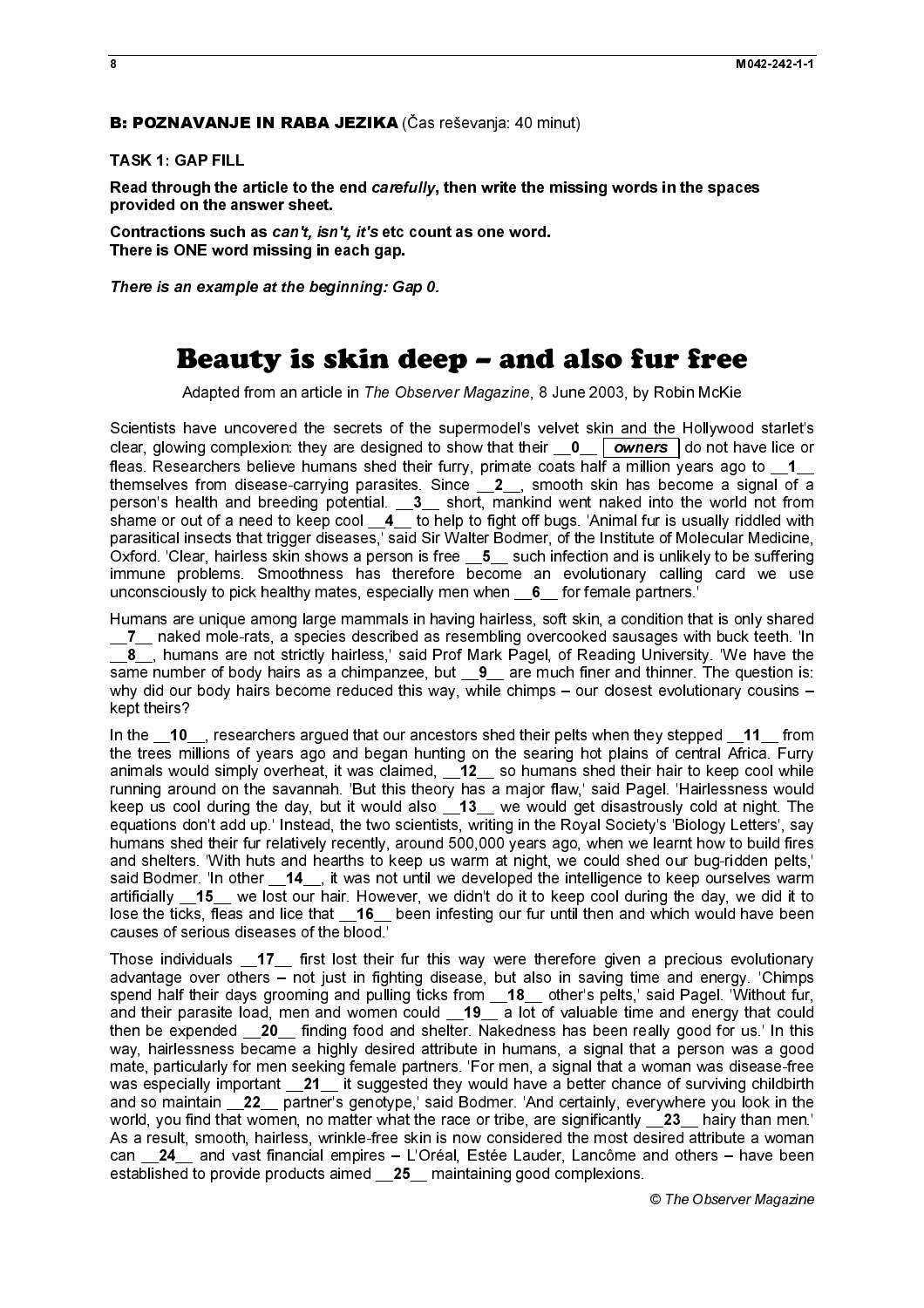TASK 2: GAP FILL

Write the correct form of the verb given in brackets in the spaces provided on your answer sheet.

There is an example at the beginning: Gap 0.

# **The grass is greener**

Adapted from an article in The Observer Magazine, 3 March 2002, by Tamsin Blanchard

bedroom Georgian sanctuary above an old shopfront which now \_\_**1\_\_ (SERVE)** as her office. While most of us would be vaguely disgusted to find a trail of slime \_\_**2\_\_ (LEAD)** to a snail inside our homes, for Helen it is proof that she has managed to achieve exactly what she wanted: to bring the outside in. If only the odd bee and caterpillar  $\overline{3}$  (MAKE) themselves at home too, she would be a very happy woman.

Walk up a narrow flight of stairs and you find yourself in Helen's English country cottage. You can almost hear the sea washing up against the shingle beach outside and the seagulls swooping around the sunny blue sky. The smell of freshly cut narcissus wafts about in the breeze from the open windows of the living room. It's only the end of February, but spring has arrived. But the truth is, we are about as far away from the great British seaside as it is possible  $\overline{4}$  (BE). This is industrial, urban Clerkenwell in central London.

The views of the windows are of scaffolding and building sites. In the middle of the night, it is not the waves that \_5\_ (KEEP) Helen awake but the rumble of the meat trucks on their way to Smithfield Market. Nevertheless, she \_6\_ (FILL) her home with a little bit of sea air with the help of some carefully chosen decoration and design.

There is an example at the beginning: Gap 0.<br>
There is an example at the beginning: Gap 0.<br>
Mapted from an article in The Observer Helen Ellery is delighted. She  $p_0$   $p_0$   $p_0$  and shop most of us would be vaguely disg Adapted from an article in The Observer Magazine, 3 March 2002, by Tamsin Blanchard<br>Elery is delighted. She of  $\underline{b}$   $\underline{b}$   $\underline{b}$  and on the rstains - inside her fits a correction<br>of noteing the system webserver M Helen Ellery is orderived in the discording of the statistic scale with the life is dependent of the statistic scale with the statistic scale with the statistic scale in the statistic scale in the statistic scale is the s Originally from south Wales, Helen \_7\_ (LIVE) in London since her days working in the record industry, promoting bands. As a mature student, she \_\_8\_ (APPLY) to St Martins to do a foundation course and then a degree in graphics. Then she took a step further and went to Chelsea College of Art to do interior design. While there, she had the inklings of an idea and she **\_\_9\_\_ (ALREADY / DECIDE)** on the name of her business, The Plot. 'It was about growth, propagation and all things that come from seed.' Now 36, her interiors business has well and truly taken root. She is about to complete a 36 room house in Salisbury, which \_\_10\_\_ (FIT) out with grass-green rugs 'mown' to give the outlines of a maze, oversized checks, big chintzy floral curtains, and a colour palette **11** (TAKE) directly from the garden outside.

Helen's own home is, in a way, her calling card. There are 'lawn' carpets in bright grassy green, 'rape' rugs the shade of an oil-seed rape field just before it's flowered, miniature black-and-white chequerboard tiles in the kitchen, an oversized sofa with traditional English country check upholstery, and lovely, blousy florals on curtains and coming alive on canvases 12 (HANG) around the place.

<sup>'</sup> 13 (GO) home to my parents in the countryside is definitely an inspiration for me,' she says. 'All those vegetable patches, big lawns, traditional flowers.' The Britishness of it all is quite fundamental to Helen's vision. Bit this is not a style lifted straight out of a typical stately home. It's quite tongue in cheek.'There has to be an element of humour,' she says. 'I didn't want it to be twee. You \_\_14\_ (LIVE) in the city after all, and I didn't want to live in the past.'

Hence the upside-down china cup and saucer lampshade in the kitchen, the lettuce-leaf cushions, the miniature doll's house bath and sink set perched in the bathroom under the toilet cistern, and the painting that she commissioned for the first-floor landing. She asked for a picture of a slug, and in return she \_15\_ (PRESENT) with the word 'SLUG' written in big, green sluggly letters.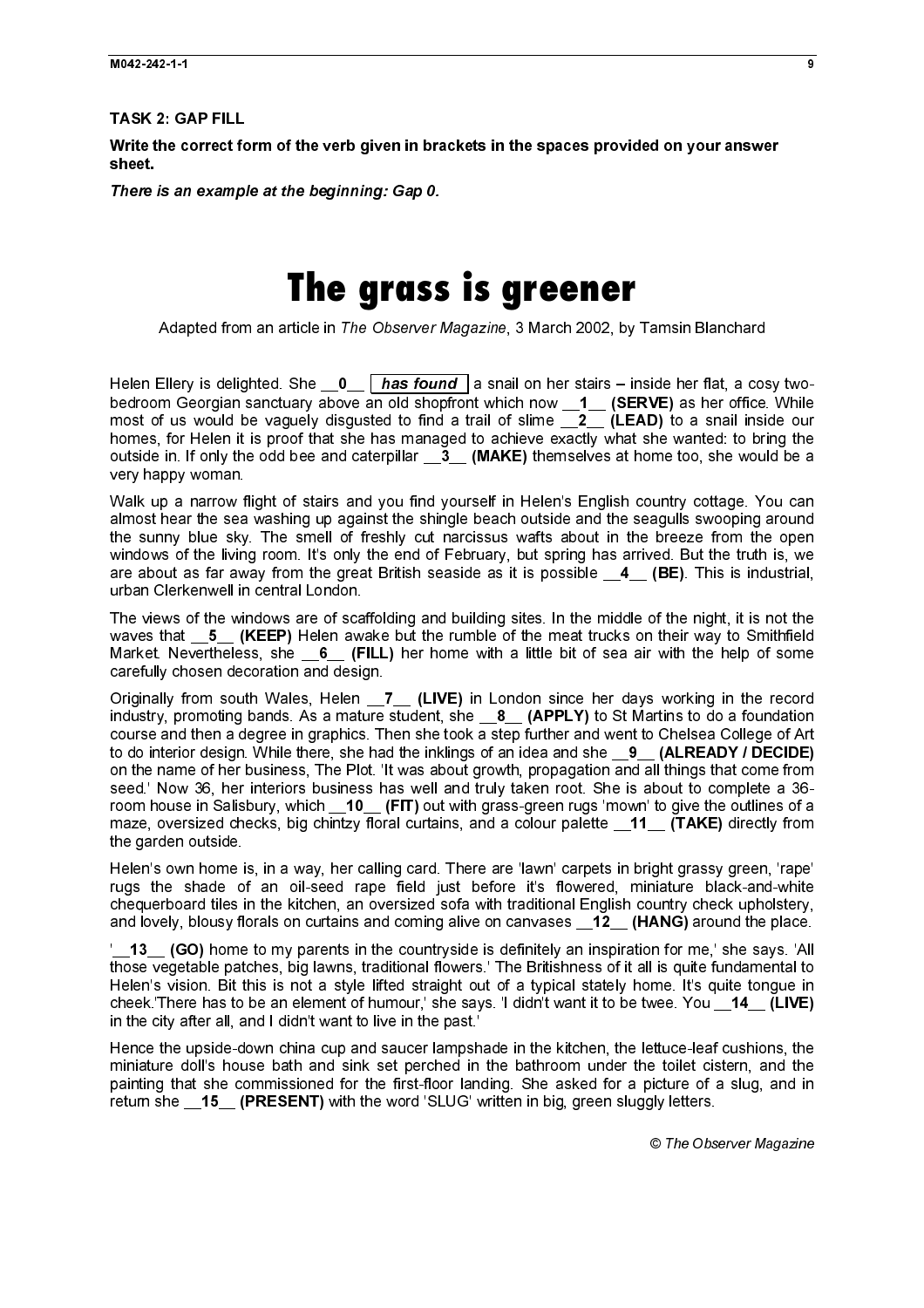# It's good to talk – but…

- Most of us are pretty reliant on the telephone nowadays, but if you work 1999, when my two lines stopped working, I was instantly cut off; nobody to talk to, no email, and no access to my in-house library, the world-wide web. The situation was compounded by the fact that although I had a mobile, the
- Write the correct form of the values<br>
answer sheet.<br>
There is an example at the be<br>
<br>
Adapted from an article in<br>
0) DEPEND<br>
1999, talk to<br>
The signal<br>
1) POVERTY<br>
2) COMMIT<br>
At least the computer<br>
2) COMMIT<br>
At least the answer sheet.<br>
There is an example at the beginning: Gap 0.<br>
It's good to tall  $k - but...$ <br>
Adapted from an article in The Observer Magazine. 8 December 2002, by Alexander<br>
10) DEPENID<br>
Nors for us are pretty related on the te There is an examples<br>There is an examples<br>Adapted fr<br>0) DEPEND<br>1) POVERTY<br>2) COMMIT<br>5) CONFIRM<br>5) CONFIRM<br>7) EVENTUA<br>8) KNOW<br>8) KNOW<br>10) APPOINT There is an example at the best of the server state of the server of Adapted from an article in *The Observer Ms*<br>
1999, when my two line<br>
1999, when my two line<br>
1999, when my two line<br>
1999, when my two line<br>
11) POVERTY Adapted from an article in The Observer Magazine, 8 December 2002, by Alexander Garrett<br>
Most divis are presh, relation the Selections moving in the Young Magazine of the Selections in the Valentia of the Selections in th 1) POVERT)<br>2) COMMIT<br>3) FRUSTRA<br>4) RESPONI<br>5) CONFIRM<br>6) EQUIP<br>7) EVENTUA<br>8) KNOW<br>10) APPOINT 2) COMMIT<br>3) FRUSTRA<br>4) RESPOND<br>5) CONFIRM<br>6) EQUIP<br>7) EVENTUAL<br>8) KNOW<br>10) APPOINT 3) FRUSTRJ<br>4) RESPON<br>5) CONFIRM<br>6) EQUIP<br>7) EVENTUJ<br>8) KNOW<br>10) APPOINT from home in a rural area, the  $-\Delta = \frac{1}{2}$  (dependency  $\frac{1}{2}$  is almost total. In July<br>1999, when my two lines stopped working, I was instantly cut off, motorly to<br>1999, when my two lines stopped working, I was instan signal was extremely \_1\_...<br>At least I knew that BT (Britit<br>the connection within 48 hou<br>would take a week for an<br>would take a week for an<br>thunderstoms in June, eng<br>exceptional' circumstances, i<br>job. A \_3\_ week later, I w<br> At least like we that BT (British Telephone) had a 'service \_\_<sup>2</sup>\_' to restore the phone that BT (British Telephone) that is 'service \_\_<sup>2</sup>\_' to restort that BT and the would take a week for an engineer to get out to ne. the connection within 48 hours. But when I rang from a call-box I was told it would take a week for an engineer to get out to me. There had been thunderstorms in June, engineers were on holiday and in these 'wholly exceptional' circumstances, there weren't enough bodies around to do the prevent this happening again? There is no cable in this area, so I am saddled with BT for better or worse. I was told I could take out a 'Total Care' now covered by Total Care.
- Fast forward three years. This summer, a nasty crackling developed on both lines. Each time I rang BT, they told me the line was testing OK, and discovered the fault was not BT's, I was darkly warned, I would have to pay and the phones stopped working altogether.
- 4) RESPOND<br>5) CONFIRM<br>6) EQUIP<br>7) EVENTUAL<br>8) KNOW<br>9) URGE<br>10) APPOINT 5) CONFIRM<br>6) EQUIP<br>7) EVENTUAL<br>8) KNOW<br>9) URGE<br>10) APPOINT 6) EQUIP<br>7) EVENTUAI<br>8) KNOW<br>9) URGE<br>10) APPOINT 7) EVENT<br>8) KNOW<br>9) URGE<br>10) APPOII 7) ETERTAL<br>8) KNOW<br>9) URGE<br>10) APPOINT 9) URGE<br>10) APPOIM<br>10) APPOIM job. A \_3\_ week later, I was finally reconnected. Was there any way to be<br>prevent this happening again? There is no cable in this area, so I am<br>saddled with BT for better or worse. I was told I could take out a 'Total Car package which would guarantee a faster  $\underline{4}$ ... It felt like blackmail, but I<br>went along with it, and duly received written  $\underline{5}$  that one of my lines was<br>now covered by Total Care.<br>Fast forward three years. This su went along with it, and duly received written  $\_5$  that one of my lines was<br>now covered by Total Care.<br>Fast forward three years. This summer, a nasty crackling developed on both<br>lines. Each time I rang BT, they told me th suggested it might be my own  $\_6$  at fault. If an engineer came and<br>discovered the fault was not BT's, I was darkly warned, I would have to pay<br>more than 90 for the call-out.  $\_$  is the crackling became unbearable,<br>and more than £90 for the call-out.  $\underline{T}$ , the crackling became unbearable,<br>and the phones stopped working altogether.<br>As it happened, a few weeks earlier, I had discovered by accident that I was<br>no longer covered by Total-As it happened, a few weeks earlier, I had discovered by accident that I was no longer covered by Total-Care; BT had terminated it without my  $\_8$ —And I had been too busy to do anything about getting it restored. I rang to ass for an engineer and was offered an appointment ... the following Tuesd And I had been too busy to do anything about getting it restored. I rang to ask for an engineer and was offered an appointment … the following Tuesday. Again, almost a week to have anyone look at the problem. The reason was the 'exceptional' weather, I was told, as a result of which they were again inundated with faults.

 $\begin{array}{c}\n1 \\
1\n\end{array}$   $\overline{1}$  $\begin{array}{c}\n1 \\
1\n\end{array}$   $\begin{array}{c}\n\mathbf{1} \\
\mathbf{1}\n\end{array}$   $\overline{1}$  $\begin{array}{c}\n1 \\
1\n\end{array}$   $\begin{array}{c}\n\text{1} \\
\text{2} \\
\text{3} \\
\text{4}\n\end{array}$  $\begin{array}{c}\n1 \\
2\n\end{array}$  $\overline{1}$   $\begin{array}{c}\n1 \\
1\n\end{array}$   $\begin{bmatrix} 1 \\ 1 \end{bmatrix}$  $\frac{1}{2}$  $\begin{bmatrix} 1 \\ 1 \end{bmatrix}$  $\begin{bmatrix} 1 \\ 1 \end{bmatrix}$  $\frac{1}{2}$  $\overline{1}$  $\ddot{\phantom{a}}$  $\overline{10)}$  APPOI 10) APPOINT So far, so awful. I struggled on gamely, with the phone line intermittently coming back on over the next six days, calls often being cut off mid conversation, but just managing to get the most  $\frac{9}{-}$  work done. The engineer duly turned up on the  $\frac{10}{-}$  day and fixed it. Or thought he had.<br>The following morning, the problem was back, the connection gone agai engineer duly turned up on the  $\_\_10\_\_$  day and fixed it. Or thought he had.<br>The following morning, the problem was back, the connection gone again.<br> $\circledR$  The Observer Magazine The following morning, the problem was back, the connection gone again.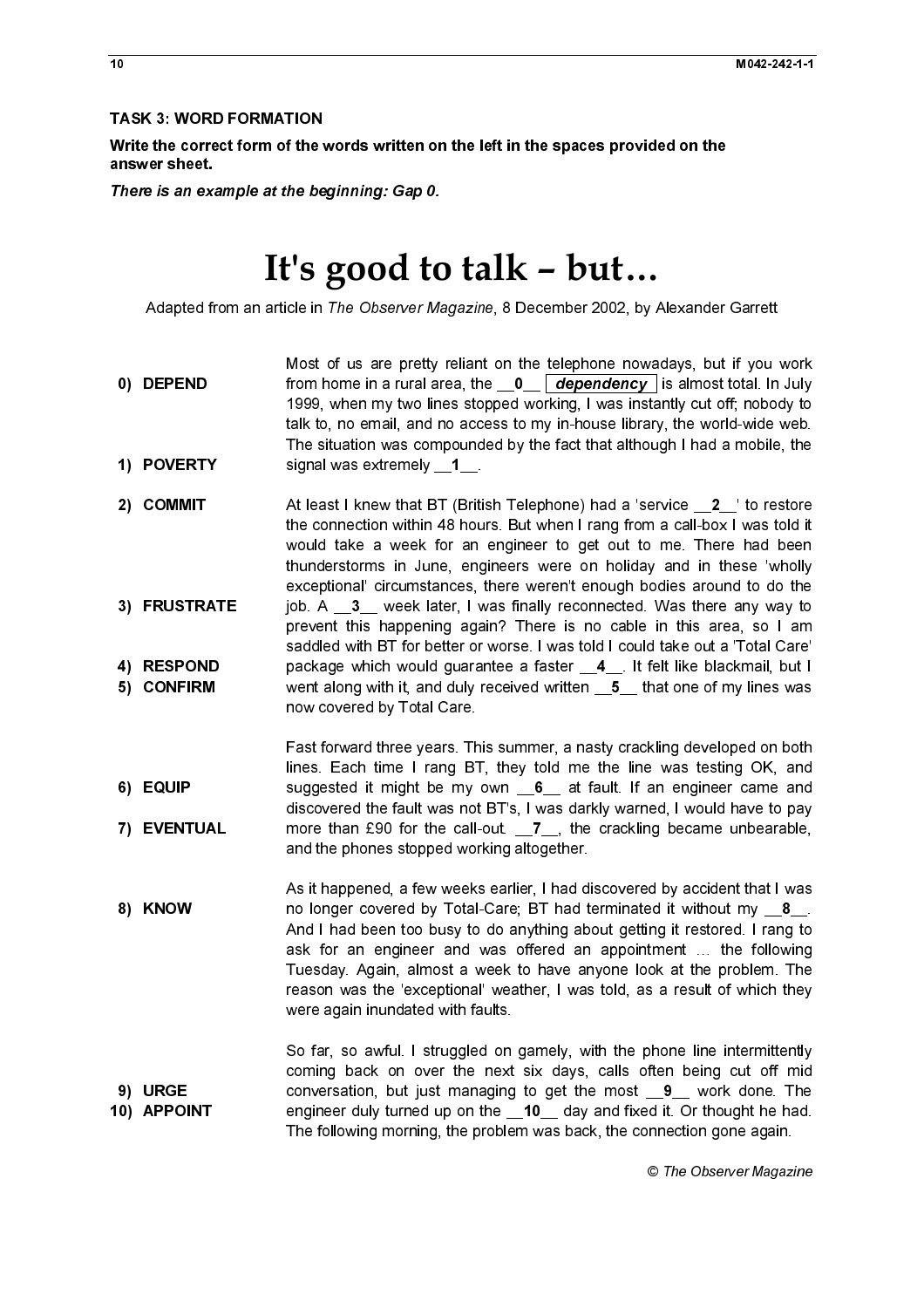PRAZNA STRAN